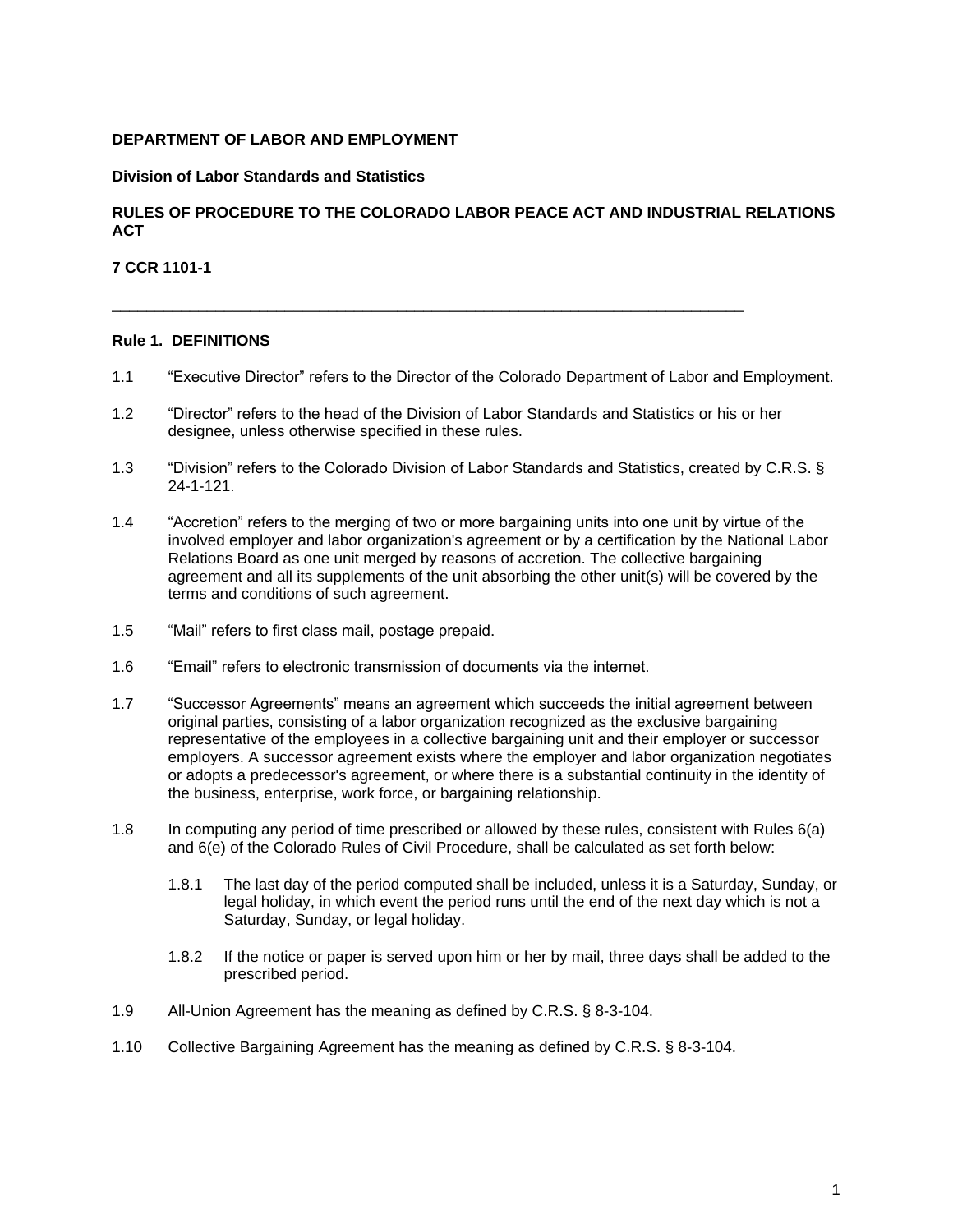## **Rule 2. NOTICES BY EMPLOYERS**

- 2.1 Whenever notice is required to be given to employees by these rules, notice shall mean the posting of required information at those places customarily used in and about the employer's premises for the posting of notices of information. If such places are not customarily used, posting shall be in such places and at such times as will reasonably give all affected employees the required notice.
- 2.2 In all employment situations where employees are engaged in their duties away from the employer's principal or permanent place of business, notice shall be given in writing by such methods as shall reasonably be calculated to apprise all employees of that notice. This shall include posting of the notice at remote sites, such as on constructions sites.
- 2.3 If posting in the manner set forth in rules 2.1 and 2.2 cannot reasonably be effectuated, the Director may order any other reasonable manner of giving notice.

## **Rule 3. SERVICE**

- 3.1 Except as otherwise provided by these rules, whenever service of a document is required by these rules, service shall be made by delivering a copy to the party or by mailing it to him or her at his or her address as listed in the files of the Division or at his or her last known address. If none is listed in the files of the Division, delivery of a copy within the meaning of this rule shall mean: handing it to the party; leaving it at his or her office with his or her clerk or other person in charge thereof; if there is no one in charge, leaving it in a conspicuous place therein; or, if the office is closed, or if the person to be served has no office, leaving it at his or her place of residence or usual place of abode with some member of his or her family over the age of eighteen years then residing therein.
- 3.2 All documents shall be filed by either personal delivery or mail and shall be deemed filed upon receipt by the Division.
- 3.3 The originals of all pleadings and other documents shall be filed with the Division at the office of the Director.
- 3.4 When a party has the technical capability, a party shall file document(s) with the Director and all opposing parties by sending via facsimile transmission, email, or other electronic methods available to the Division at the time of filing provided however, that the Director shall be furnished the original document(s) within five (5) working days of such transmission.

#### **Rule 4. RATIFICATION AND CERTIFICATION OF ALL-UNION AGREEMENTS IN CONSTRUCTION INDUSTRY**

- 4.1. A request to certify that an agreement, entered into by an employer and a labor organization which is limited in its coverage to employees who, upon their employment subsequent to the entering into the agreement, will be engaged in the building and construction industry, and complies with the provisions of C.R.S. § 8-3-104(1) and § 8-3-109 shall:
	- 4.1.1 Attach a copy of the signed agreement, or, if such signed copy is not available, an unsigned copy shall be submitted with a notarized statement that the agreement has in fact been duly executed by the parties.
	- 4.1.2 In the case of an agreement which invoices multi-employer groups or associations the request for certification shall include a list of the members of the group or association which have delegated their bargaining rights and/or the names of the employers who,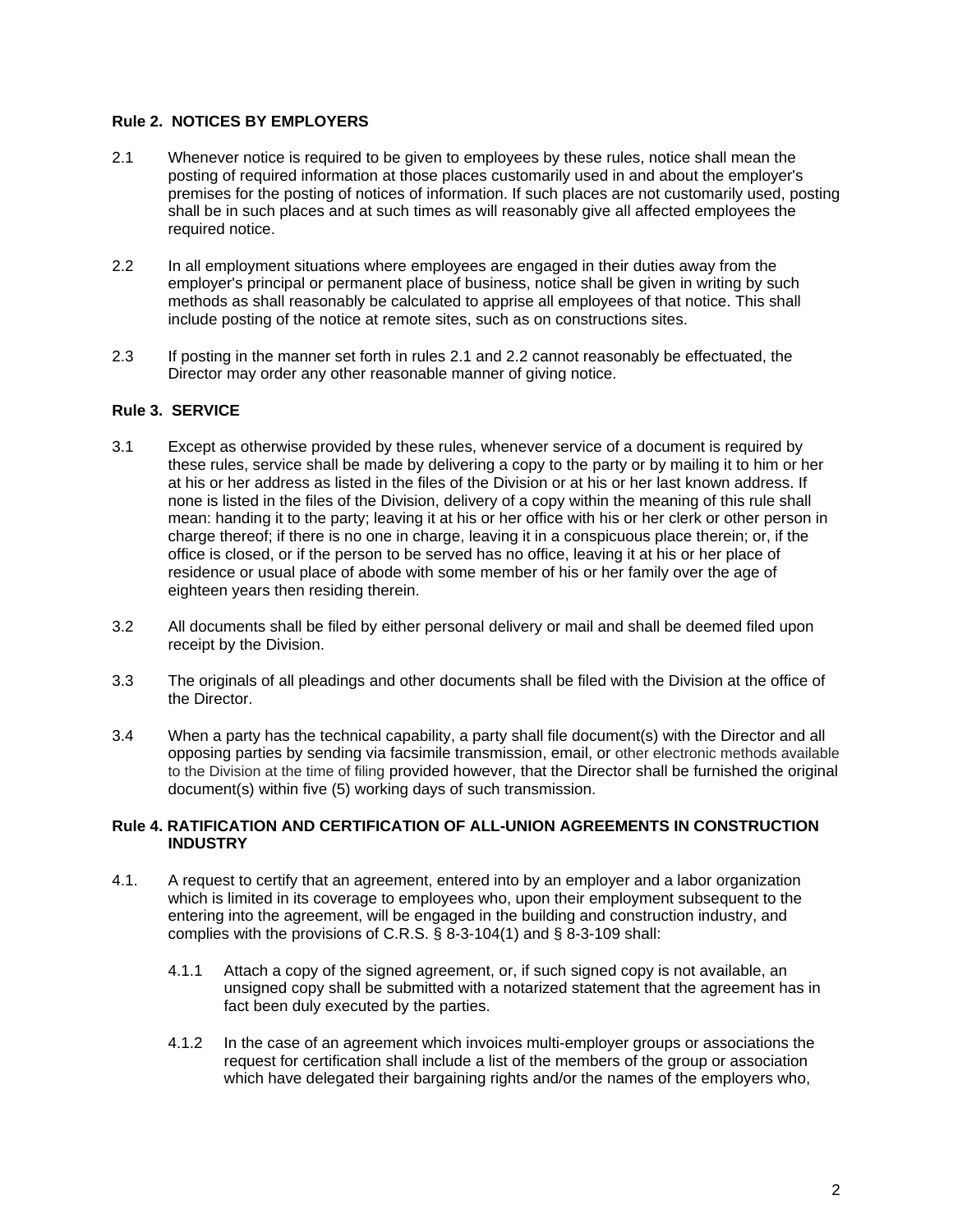although they have not delegated bargaining rights to a group or association, have individually signed such agreements, together with the addresses of such employers.

- 4.1.3 Any request for certification shall include a statement of authority by the party submitting the request establishing that he or she is acting in an official capacity on behalf of an employer, employee or employee organization, and includes his or her title, if any, relationship, and address.
- 4.1.4 The Director shall cause a copy of the document, indicating certification, be mailed to the requesting party as well as all employers who are listed as signatories to the agreement on the date that such certification is executed, and to all other parties of interest. The original of the document showing certification shall be retained on file as a public record in the offices of the Division.
- 4.1.5 In the event that the Director does not certify the agreement, he or she shall either give written notice to the signatory parties stating his or her reasons for not certifying said agreement, or set the matter for hearing prior to issuing such determination.
- 4.1.6 Within two (2) weeks of the date of certification by the Director, the employer, or in the case of multi-employer associations, each member or signatory employer, shall post or give written notice to all of its employees covered by the certified all-union agreement, that the agreement has been ratified and certified pursuant to the provisions of the Labor Peace Act, and that those employees have the right to demand an election by filing a petition in accordance with C.R.S. § 8-3-108(1) (c) (II) (D). The rights set forth in C.R.S. § 8-3-108(1) (c) (II) (D) shall be stated explicitly in the notice. Proof of giving of this notice shall be filed with the Director within twenty (20) days after the date of certification by the Director of the all-union agreement.

## **Rule 5. TYPES OF ELECTIONS**

- 5.1 Pursuant to these rules there are four types of elections. They are:
	- 5.1.1Collective Bargaining Unit Election. An election to determine whether a labor organization shall be the representative of a group of employees of an employer or employers in a craft, division, department, plant or other subdivision.
	- 5.1.2 Election for Approval of an All-Union Agreement. An election to authorize an all-union agreement.
	- 5.1.3 Election to Ratify an All-Union Agreement. An election to ratify an all-union agreement in existence on June 29, 1977, and in continuous effect between an employer or a multiemployer association and a labor organization. These elections may occur, if twenty (20) percent of the covered employees file a petition within forty-five (45) days of the ratification requesting such election, or to the ratification of an all-union agreement in the construction industry.
	- 5.1.4 Revocation of an All-Union Agreement. An election held to determine whether employees subject to an all-union agreement desire to revoke the authority of the employer and the labor organization to remain in an all-union agreement.
- 5.2 Collective Bargaining Unit Elections
	- 5.2.1 Petitions for the selection of a collective bargaining unit shall be filed with the Division on forms specified by the Division. Such petitions may be filed by a single employee, a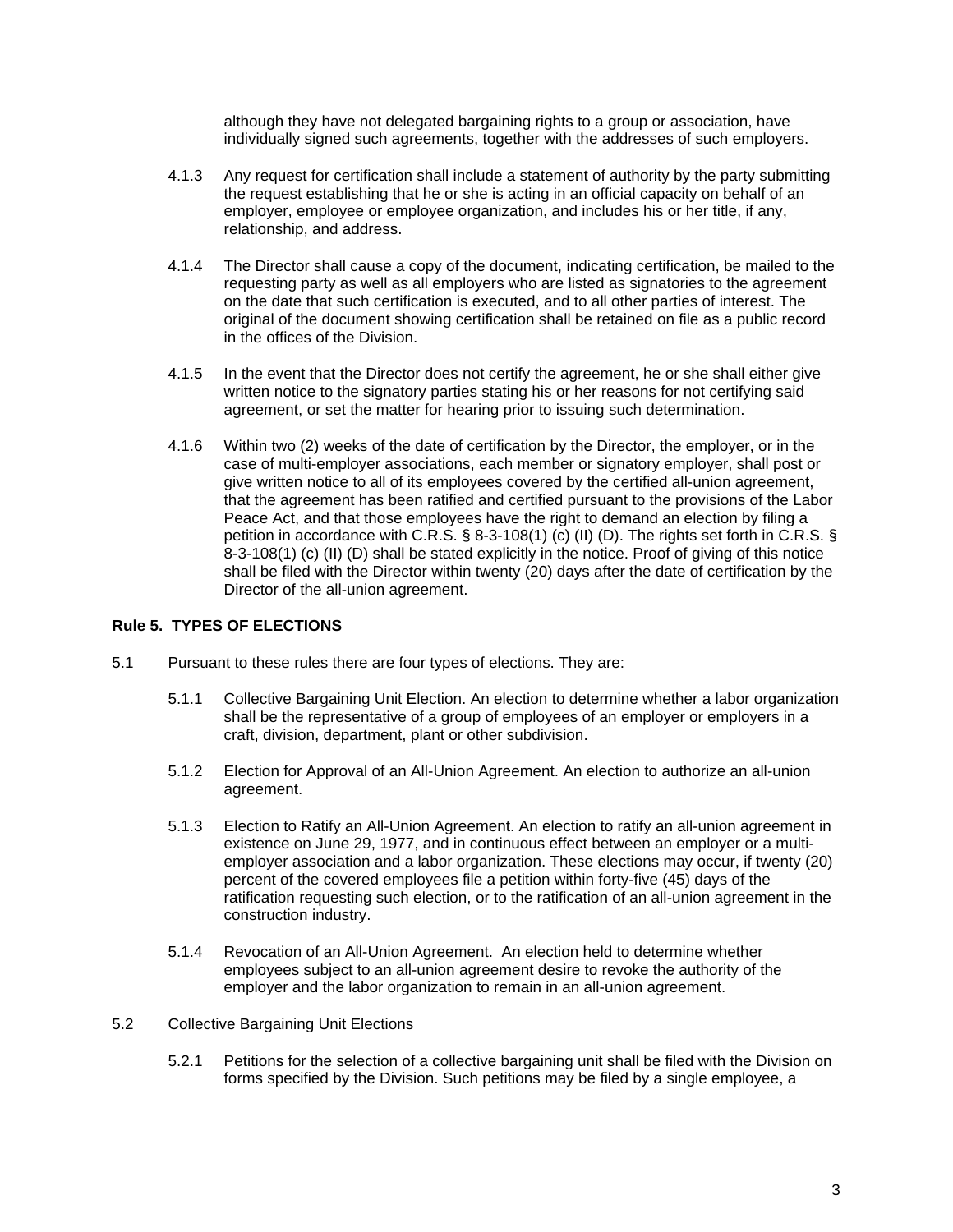group of employees, an employer, or the representative of either the employer or employees.

- 5.2.2 When a petition for collective bargaining unit election is filed with the Division the Director shall determine the unit or units of employees in which representation is being sought and shall include on any ballot the names or suitable descriptions of each labor organization seeking representation.
- 5.2.3 Upon receipt of a petition for a collective bargaining unit election, the Division shall provide a preliminary notice to the employer for posting in prominent places in and about each plant or operational area of the employer.
- 5.2.4 Requests for a separate unit or to show separately the wishes of employees in a craft, division, department or plant as to the selection of a labor organization shall be submitted to the Division within ten (10) days of the date of the notice.
- 5.3 Approval of an All-Union Agreement Election
	- 5.3.1 Petitions for the approval of an all-union agreement shall be filed with the Division on forms specified by the Division. Such petitions may be filed by a single employee, a group of employees, an employer, or the representative of either of them. The collective bargaining unit shall have been certified by the National Labor Relations Board or the Division, or written evidence of self-certification and such certification must be attached to the petition.
	- 5.3.2 The agreements referred to in rule 5.1.2 shall be approved if at least a majority of all the employees eligible to vote or three-quarters or more of the employees who actually voted, whichever is greater, cast affirmative votes in favor of the agreement in a secretballot election held under the supervision of the Director.
- 5.4 Revocation of an All-Union Agreement Election
	- 5.4.1 Petitions for the revocation of an all-union agreement shall be filed with the Director of the Division on forms specified by the Division. Such petitions may be filed by the employer or by twenty (20) percent of the employees covered by such agreement.
	- 5.4.2 The petition for revocation may only be filed within a time period between one hundred twenty (120) and one hundred five (105) days prior to the end of the collective bargaining agreement or prior to a triennial anniversary of the date of such agreement.
	- 5.4.3 The Division must complete the election within sixty (60) days prior to the termination of the agreement or the triennial anniversary of the agreement.
	- 5.4.4 The Director may conduct an election for revocation within a collective bargaining unit no more often than once during the term of any collective bargaining unit or once every three (3) years in the case of agreements for a period longer than three (3) years.
	- 5.4.5 The Director shall declare an all-union agreement terminated if, pursuant to the petition filed in accordance with rule 5.4.1, there is an affirmative vote of at least a majority of all the employees eligible to vote or three-quarters or more of the employees who actually voted, whichever is greater in the election conducted under the supervision of the Director.
	- 5.4.6 Upon the filing of an employee's petition, the Director, based upon his or her investigation, shall verify the employment status and eligibility of the petitioning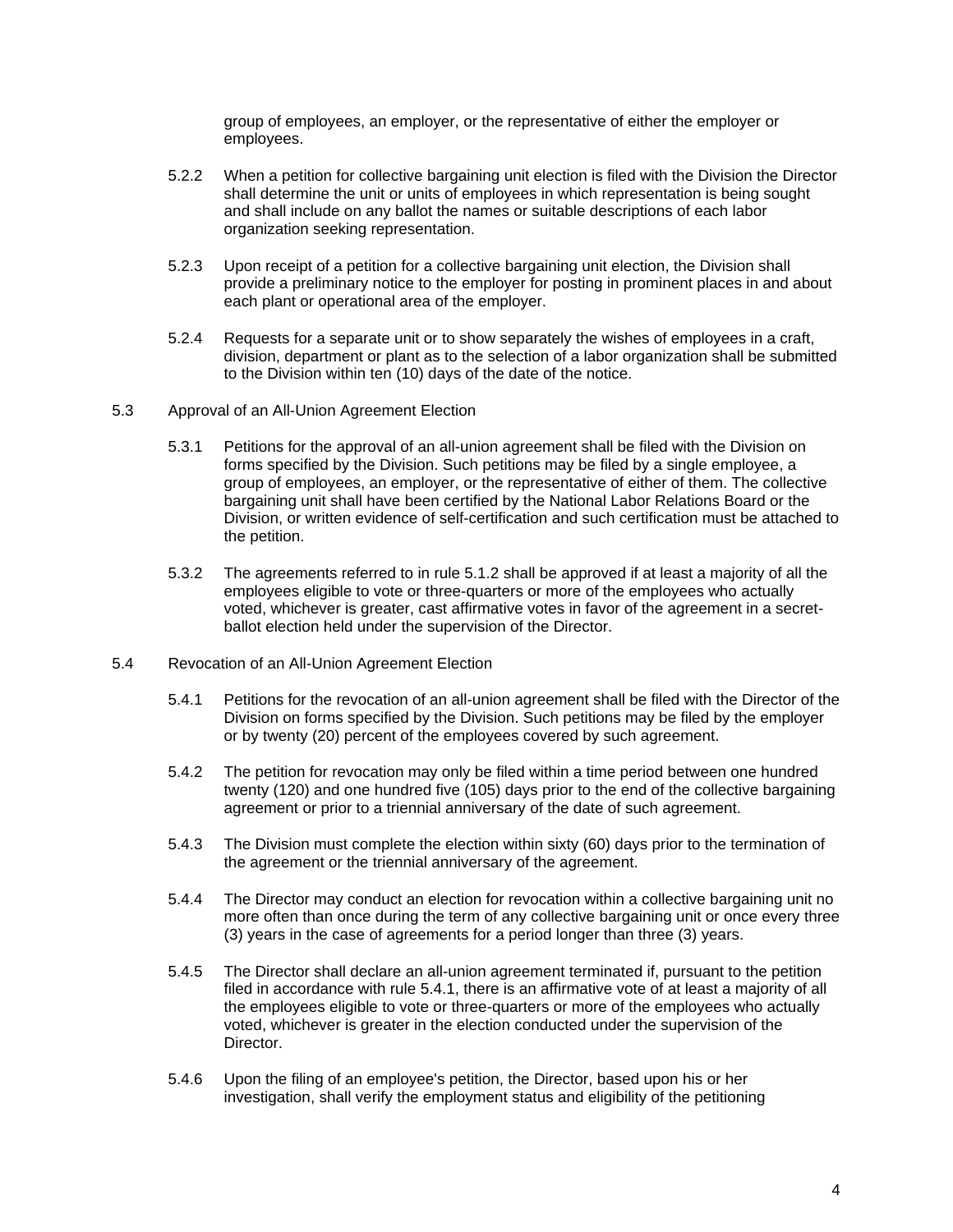employees and shall determine whether such petitions have been properly signed by at least twenty (20) percent of the employees covered by such agreement on the date of the filing of the petition.

- 5.5 Whenever an election is held involving an all-union agreement, all employees covered by the agreement shall be eligible to vote. The Director shall determine whether the employers have signed as part of an association or multi-employer bargaining unit or have signed individually.
- 5.6 When an election is held to approve or revoke an all-union agreement, the results of said election shall be construed as granting or denying authorization to the employer and the labor organization to enter into any form of all-union agreement. Such election shall not be construed as approving or revoking only the specific contract terms proposed or agreed upon.
- 5.7 Any petitions filed by employees seeking an election to approve or revoke an all-union agreement shall remain confidential and shall not be available to any person or party.

## **Rule 6. ELECTION PROCEDURES**

#### 6.1 Procedures

- 6.1.1 Upon the filing of a petition for an election, the Director shall verify the employment status and eligibility of the employees to vote, based upon an investigation and subsequent findings. Such investigation shall include seeking data relative to whether the unit is the result of an accretion of a unit or whether the agreement is the result of a successor agreement.
- 6.1.2 The Director shall then request a list of employees from the employer who shall within seven (7) days submit such a list. Said list shall contain the names of all employees in the collective bargaining unit employed by said employer. In the event the employer fails or refuses to furnish a list of employees, the Director will accept as a tentative polling list any list the petitioner may be able to supply or the Director may prepare such a list based on his or her own investigation.
- 6.1.3 Within twenty (20) days after receipt of a petition, the Director shall meet with the parties in a conference to set the date of the election. The Director, at his or her discretion, may allow for such conference to be conducted by telephone. In the event that the parties are unable to agree and set such a date, the Director shall set a date for the election as soon as is practicable following receipt of a petition.
- 6.1.4 Having obtained or prepared a tentative polling list and established a date, the Director shall direct the service upon the employer and labor organization a Notice of Election and copies of the tentative polling list that must be displayed or posted in prominent places in and about each plant or operational area of the employer or by an alternative method approved by the Director if posting is not practicable.
- 6.1.5 The Notice of Election shall specify the time or times and place or places when and where a secret ballot election, according to the purpose of the petition, shall be conducted and shall specify the source of the request for the election except, in the case of an election called by employee petition for ratification or revocation of an all-union agreement, the notice shall simply indicate the request was by employee petition.
- 6.1.6 In the case of a collective bargaining unit election, the notice of election shall include a description of the unit or units to be formed including classification, crafts and work locations.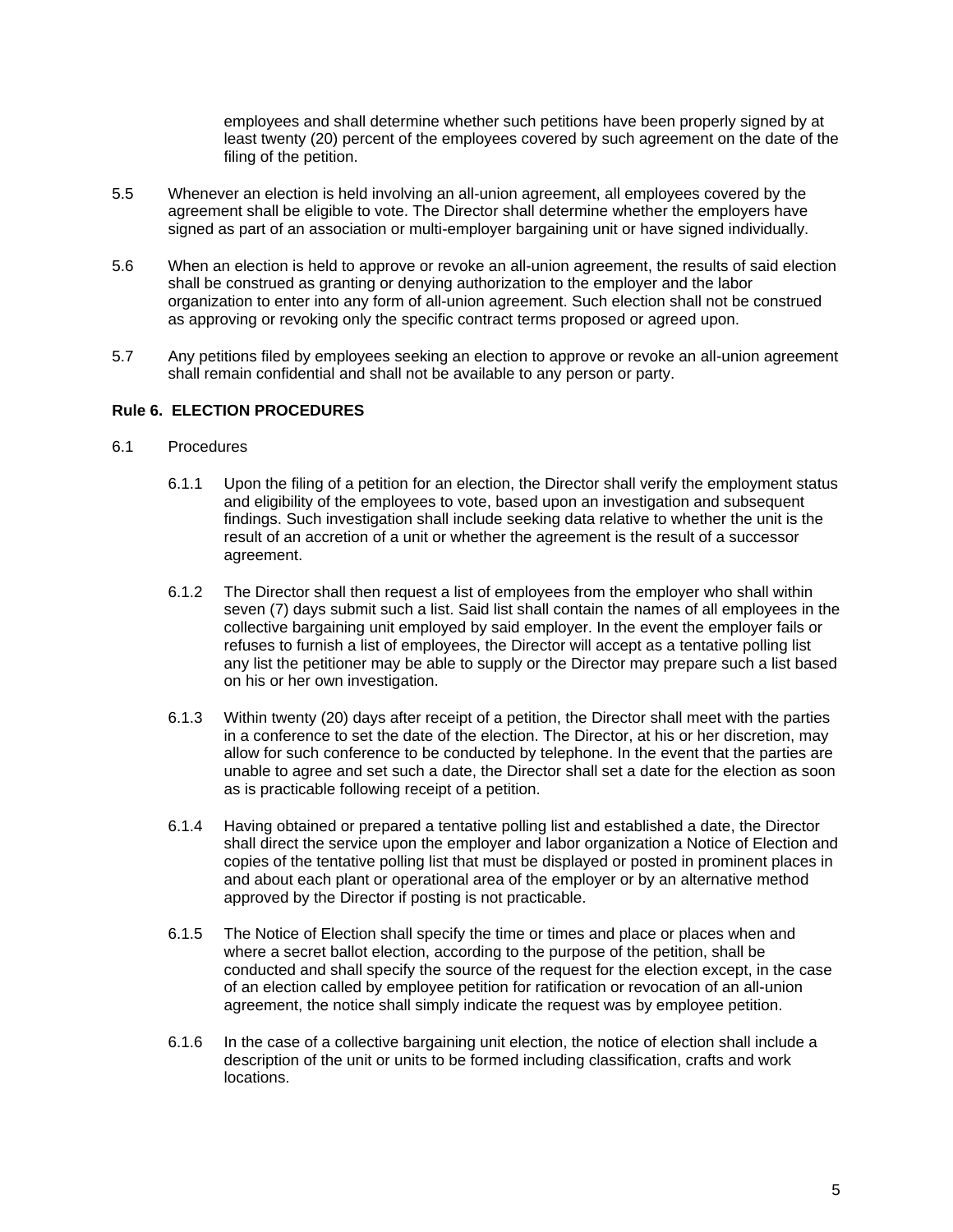- 6.1.7 Any party may file written objections to an election or the tentative polling list subsequent to the filing of the petition for an election, but not later than seven (7) days after being served the Notice of Election. Within seven (7) days after service of the objections, any interested party may file and serve upon the other parties a written response to the objections.
- 6.1.8 The Director shall investigate the objections and issue a determination based on the facts. The Director shall, as promptly as practicable, determine whether a petition for an election is proper. The Director shall forthwith cause copies of his or her determination to be served on all parties. If the Director is unable to decide upon the objections prior to the scheduled election, the election will be cancelled and rescheduled following resolution of the objections.
- 6.1.9 The Division will not consider any petition for a collective bargaining unit election, election for approval of an all-union agreement, or election to approve the ratification of an allunion agreement more often than once in any twelve (12) month period.
- 6.1.10 After resolution of any objections to the tentative polling list or the conducting of an election or in the absence of any objections, the Director shall certify a poll list of qualified voters not later than twenty-four (24) nor earlier than forty-eight (48) hours preceding the time of balloting. The certified poll list shall be available in the office of the Director and to any interested party.
- 6.2 Conduct of Elections
	- 6.2.1 For each election the Director shall cause suitable ballots to be prepared. The Director shall appoint such agents as are necessary to conduct or aid in conducting the election. In situations where the Director shall deem it appropriate, he or she shall have the discretion to prepare bilingual ballots.
	- 6.2.2 In his or her discretion, the Director may establish more than one suitable polling place for the same election, and may either provide a separate suitable ballot box and election officials for each place, or establish different times for the reception of ballots by the same officials at different places. In either event, the notice posted at each polling place shall specify that day and hours during which ballots may be cast at that place, and that a voter's ballot shall not be received at a place other than that at which his or her name is so listed, unless the Notice of Election shall specifically authorize voters to vote at other polling places.
	- 6.2.3 Each eligible organization requesting recognition as a collective bargaining unit or the union involved in an all-union election, the employer and the employees may designate an individual, who is not a supervisor or administrator and who is not a paid union official, for each polling place who shall be allowed to inspect the poll list and observe the casting of the ballots. No others than the Director and his or her agents shall be allowed to do so, nor shall others remain at the polling place. Any employer, supervisor, administrator or paid union official may be present for the counting of the ballots.
	- 6.2.4 Copies of the certified poll list shall be in the possession of the Director or his or her agents during the balloting.
	- 6.2.5 Only those persons whose names are on the poll list shall be entitled to vote at the election. Any employee whose name appears on the list of persons eligible to vote, and who has not been lawfully and contractually terminated before the election occurs but had his or her name omitted from the polling list shall be allowed to vote, and his or her ballot shall be received by the Director as a challenged ballot.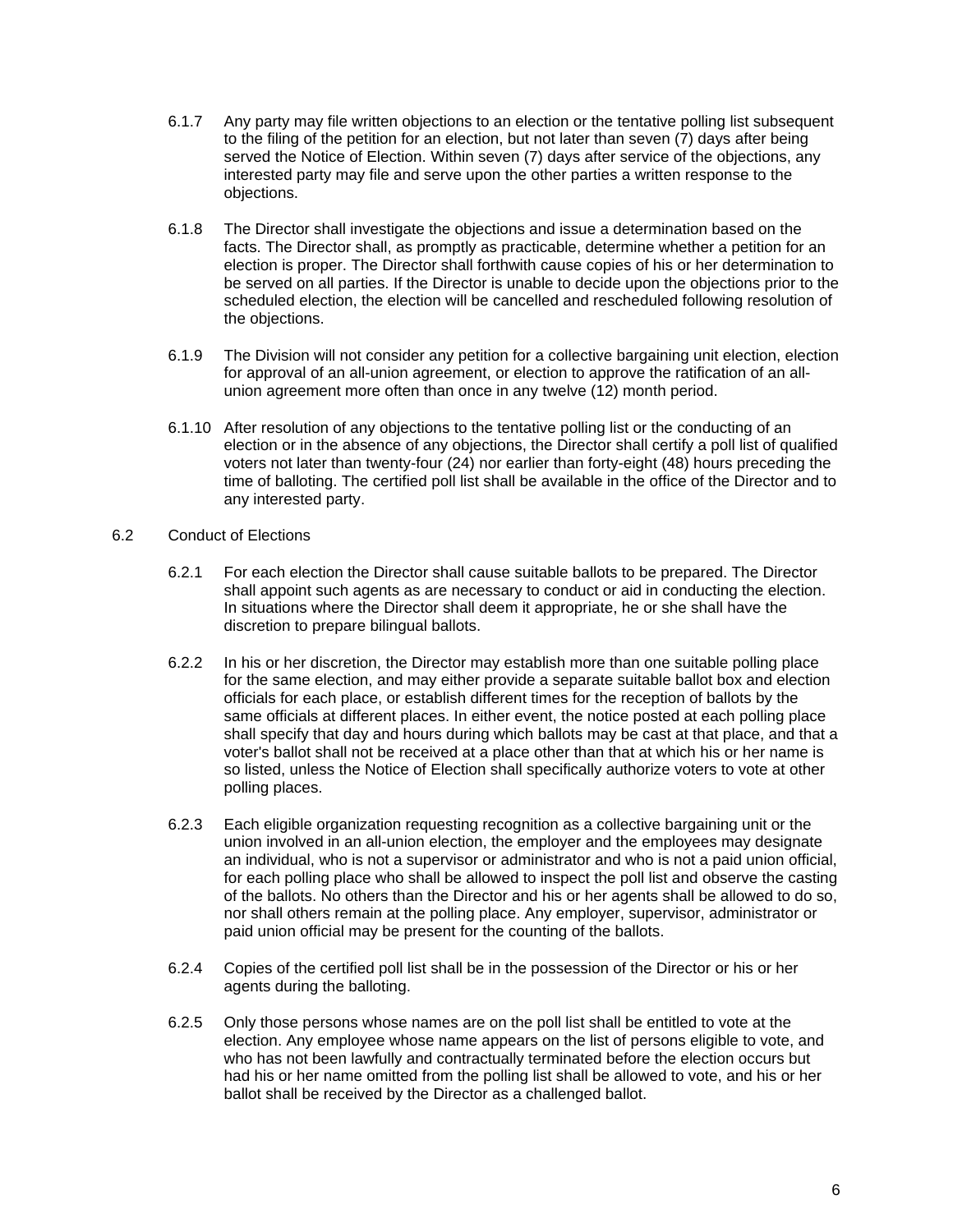- 6.2.6 The individuals selected according to rule 6.2.3 may challenge the right of any person to vote upon the grounds of identity. If the challenged person is unable to provide adequate proof of identity, the Director shall receive the ballot as a challenged ballot.
- 6.2.7 If any employee is unable to prepare his or her ballot by reason of illiteracy, or unfamiliarity with the English language, or for any other reason, he or she may be assisted in preparing his or her ballot by the Director or his or her agents.
- 6.2.8 Solicitation of votes and electioneering shall not be permitted within fifty (50) feet of the polling place.
- 6.2.9 At the time specified in the Notice of Election for the closing of balloting, the Director or his or her agents shall receive the ballots of those employees present at the polling place, and no others.
- 6.2.10 Elections may be conducted by mail at the discretion of the Director.
- 6.3 Counting of Ballots and Certification of Results
	- 6.3.1 At the conclusion of the balloting the Director or his or her agents shall fix and state a time and the place at which the ballots will be counted, taking whatever measures are necessary to ensure secrecy for the election process and the ballots, and to protect the identity of all voters participating in such election. Each party shall be entitled to have one watcher present at the counting of the ballots.
	- 6.3.2 If any ballot shall be found to have conflicting marks or if in the opinion of the Director or his or her agents, any ballot is spurious, such ballot shall be disregarded and not counted, and shall be recorded as a spoiled ballot.
	- 6.3.3 Any ballot challenged under rules 6.2.5 and/or 6.2.6 will be noted and the challenged ballot will be retained by the Director or his or her designee in a sealed envelope and after having impounded all ballots to protect the identity of the voters, shall receive evidence pertaining to eligibility from the parties and attempt to resolve any challenges. If there is not sufficient evidence presented at that time to make a decision all ballots cast will be sealed in the ballot box and impounded by the Director. The parties will have five (5) days to submit any additional evidence which may assist the Director in reaching a decision. In the event that no decision is reached, the Director shall cause the matter to be heard at a hearing for resolution and decision. Any challenged ballot determined to be invalid shall be declared void and impounded. Those challenged ballots declared to be valid shall be mixed with the unchallenged ballots and counted at a time and place to be fixed by the Director.
	- 6.3.4 If there are no challenged ballots the Director or his or her designee shall proceed to count the ballots at such time and place as fixed at the conclusion of the balloting.
	- 6.3.5 The Director or his or her agents shall prepare and certify over their signatures, on a form furnished by the Director, a certificate containing a tabulation of the ballots cast, and shall immediately file such certificate and shall deposit all ballots in a sealed container, with the Director.
	- 6.3.6 Within five (5) days after the filing and certification of the results of an election, any party may file an appeal in writing with the Director to review the certificate based on error or fraud to the results certified therein. The Director will cause a copy to be served to all interested parties giving each seven (7) days to file and serve written responses. The Director may cause an investigation to be undertaken, or may set the matter for hearing..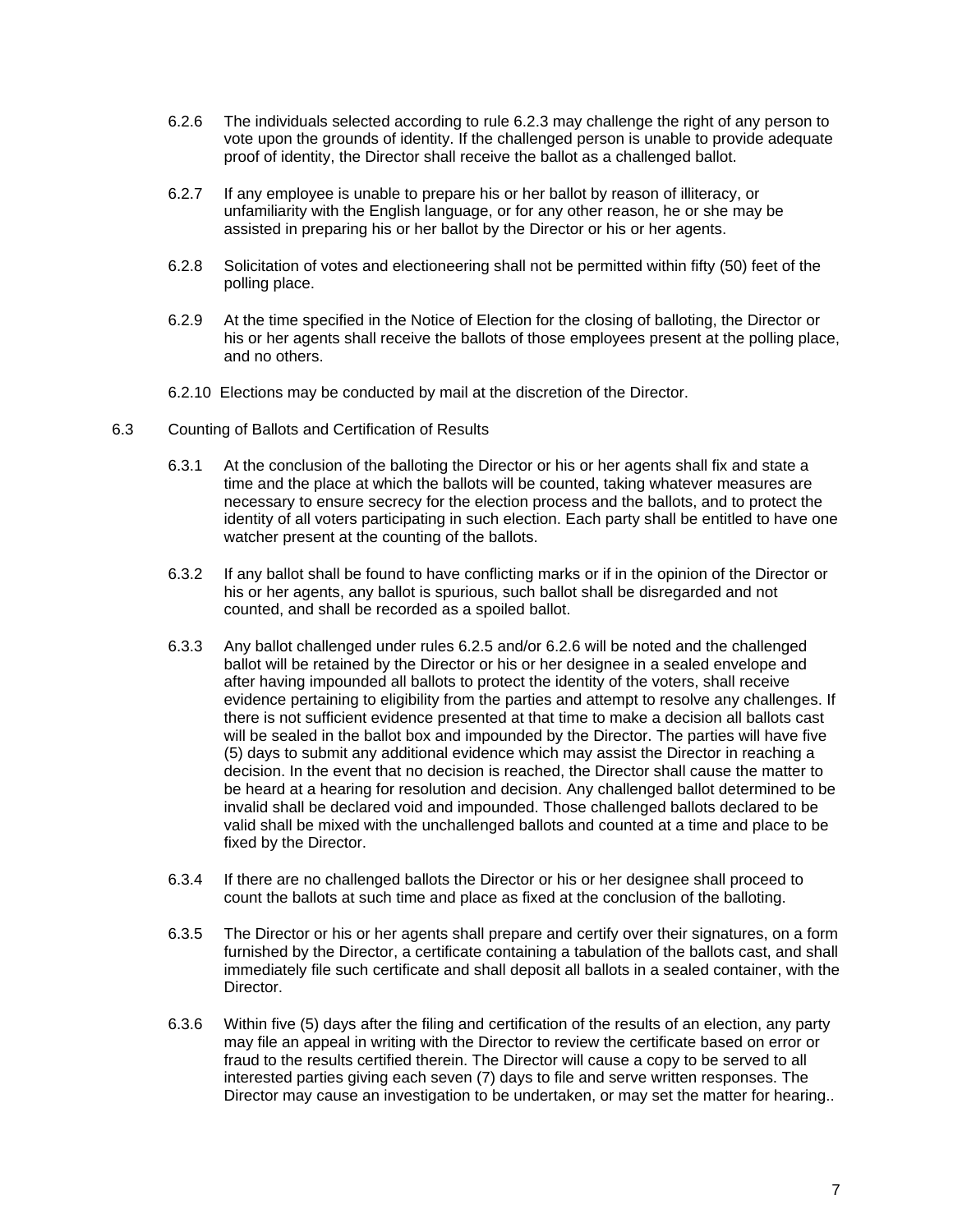# **Rule 7. UNFAIR LABOR PRACTICES**

- 7.1 Parties and Pleading
	- 7.1.1 The party filing a complaint shall be designated the plaintiff. Complaints shall be filed on forms provided by the Division and shall clearly set forth the names and addresses and phone numbers of all parties, the plaintiff's interest, the sections of the Act violated and a clear and concise statement of the facts constituting the unfair labor practice. Upon receipt of a complaint, the Division shall mail a copy of the complaint to the person or parties charged.
	- 7.1.2 The party against whom a complaint is filed shall be designated the respondent. Any respondent has a right to file an answer to the complaint within ten (10) days of service of the complaint.
	- 7.1.3 The Director may, in his or her discretion, shorten the ten (10) day period for response to the complaint for good cause. In such cases, the respondent must be notified of the hearing date, the period in which they may respond, and, must be served with a copy of the complaint in as short a period of time as possible by service by an agent of the Division.
	- 7.1.4 Other persons who shall be made parties shall be designated as intervenors or shall be joined as plaintiffs or respondents, as the Director may decide based upon their application.
- 7.2 Notice of Hearing
	- 7.2.1 Upon receipt of the answer or in default of an answer, the Director shall docket the case for hearing, giving written notice to the parties in interest by mailing the same to the Post Office addresses given in the pleadings, or as otherwise provided by statute. The hearing date shall be fixed not less than ten (10) days nor more than forty (40) days following the date of filing of the complaint.
	- 7.2.2 Hearings may be conducted by the Director or by a deputy or a hearing officer designated by the Director. Such hearing may be held at such times and places as the Director designates and may be adjourned from time to time at the discretion of the Director or his or her agents. Hearings may be held via video or teleconferencing, including taking of witness testimony as determined by the Director or his or her agents.
	- 7.2.3 The burden of proof of establishing an unfair labor practice is upon the party plaintiff and he or she shall present his or her evidence first.
	- 7.2.4 Upon conclusion of a hearing the Director or the deputy or hearing officer in charge of the case shall prepare written findings of fact and conclusions and enter his or her order or recommendation therein. If within twenty (20) days after receipt of the recommendation by a hearing officer or deputy, the Director has taken no action, the findings of fact, and conclusions and order of the deputy or hearing officer shall be deemed to be those of the Director.
	- 7.2.5 The Director may remove any matter to himself or herself or may conduct such further proceedings as appear appropriate in his or her discretion. Copies of the findings of fact and the order shall be furnished to the parties in the manner prescribed for serving notice of hearings and shall constitute the final agency action.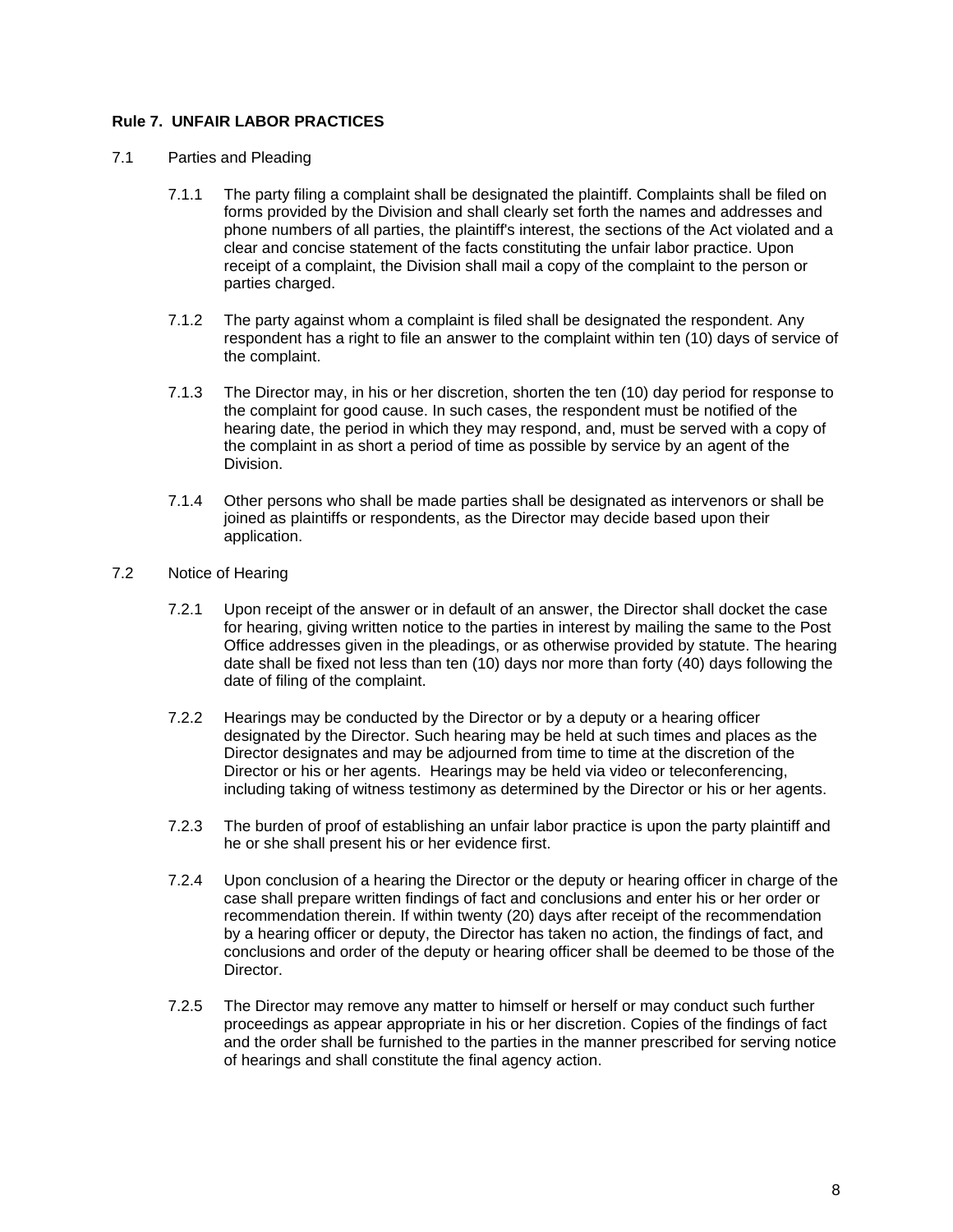- 7.2.6 In cases where it shall conclusively appear to the Director that an emergency exists and that temporary relief must be granted pending the filing of an answer or pending final hearing, the Director may hold a preliminary hearing and at the conclusion thereof enter an interlocutory order which shall remain in effect pending the final hearing and order of the Director.
- 7.3 Any hearings hereunder will be conducted pursuant to the provisions of the Administrative Procedure Act, specifically C.R.S. § 24-4-105, as amended.

#### **Rule 8. NOTICE OF INTENT TO STRIKE**

- 8.1 Those bargaining units recognized by the National Labor Relations Act and subject to the notification provisions of said Act may submit the Federal Mediation and Conciliation Service form in lieu of the Notice of Intent to Strike form within the time limits established in Rule 8.2.
- 8.2 Notice of Intent to Strike Employers Other Than Authorities
	- 8.2.1 Where the exercise of the right to strike by the employees of an employer engaged in the State of Colorado in the production, harvesting, or initial processing (the latter after having left the farm) of any farm or dairy product produced in this state would tend to cause the destruction or serious deterioration of such product, such employees shall file with the Division a written Notice of Intent to Strike no less than thirty (30) days prior to the date contemplated for such strike.
	- 8.2.2 Employees of other industries or occupations, excluding authorities, shall file with the Division a written Notice of Intent to Strike no less than twenty (20) days prior to the date contemplated for such strike.
	- 8.2.3 All Notices of Intent to Strike shall be filed with the Division in writing and served upon all other parties by certified mail, and shall specify: the exact nature of the dispute; the names, addresses and telephone numbers of the parties and their representatives, if any; the date of the last conference between the parties; and contain a Certificate of Service upon the other party. The Director may request the employer and the employees to meet with him or her to discuss the dispute. In the event that the parties do not resolve the dispute, the Director may recommend mediation.
	- 8.2.4 If the parties consent to mediating the dispute the parties shall file with the Director a written status of the ongoing mediation every thirty (30) days from the filing of the Consent to Mediate, or such other period of time as the Director may order until mediation is concluded.
	- 8.2.5 Either party may notify the Division in writing of any impasse or of the failure of mediation to resolve the dispute. Upon filing of the written notice of impasse or failure of mediation, the Director may meet with the parties to discuss voluntary arbitration of the dispute. If the parties consent to arbitration, the parties shall file with the Division a written agreement to arbitrate the dispute signed by both parties or their representatives. The agreement to arbitrate shall include a request that the Director either conduct the arbitration of the dispute or appoint an arbitrator.
- 8.3 Notice of Intent to Strike Employers Who Are Authority
	- 8.3.1 Employees of Authorities shall file with the Division a written Notice of Intent to Strike no less than forty (40) days prior to the date contemplated for such strike.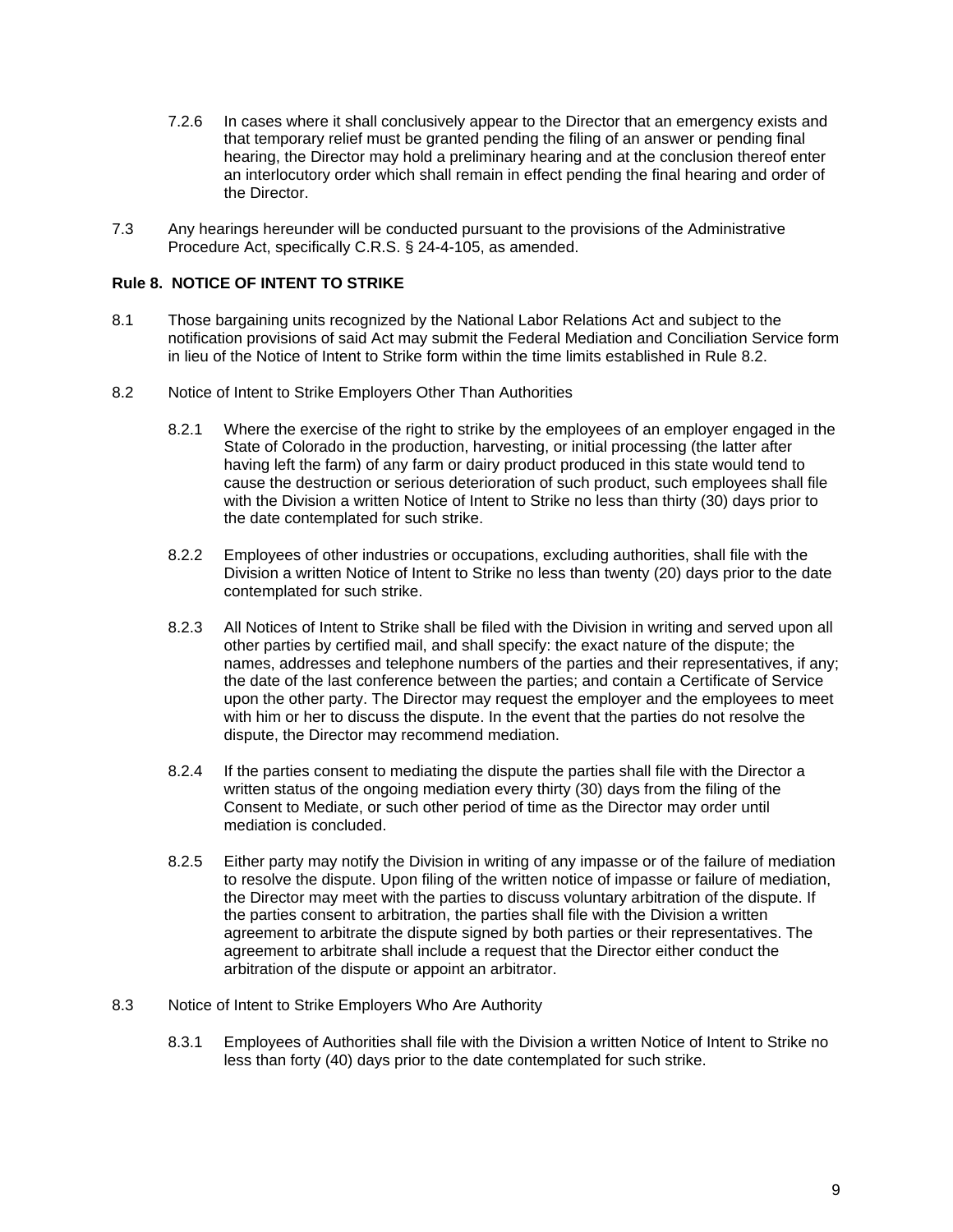## **Rule 9. REQUEST FOR INTERVENTION (INDUSTRIAL RELATIONS ACT, C.R.S. TITLE 8, ARTICLE 1)**

- 9.1 Intervention by the Director
	- 9.1.1 The Director may intervene in a dispute affecting conditions of employment or concerning wages or hours, when both parties to a dispute request his or her intervention, or when the Executive Director determines that the dispute affects the public interest.
	- 9.1.2 Requests for the intervention of the Director in a dispute shall be filed with the Division on forms provided by the Division.
	- 9.1.3 In the event that the Division receives a request for intervention by only one party to a dispute, the Director shall advise the other party of the filing of the request and they shall have ten (10) days from the date of notice of the request to file a corresponding request for intervention or other suitable reply.
	- 9.1.4 A joint request for intervention of the Director shall set forth the facts, issues, or demands involved in the controversy or dispute, and each party to the dispute shall furnish such information as requested by the Director. Upon receipt of such joint request the Director shall cause a meeting with the parties and discuss with them the use of facilitation, conciliation, mediation, or voluntary arbitration to assist in resolving the dispute.
	- 9.1.5 In the event the Director elects to exercise jurisdiction over a dispute, the parties shall be advised in writing of such decision. The notice shall also advise the parties that the relation of the employer and employee shall continue uninterrupted by the dispute or anything arising out of the dispute until the final determination thereof by said director. The director shall issue his or her final award or order terminating jurisdiction within one hundred eighty (180) days from the date of his or her notice of election to exercise jurisdiction. Neither the employer nor any employee affected by any such dispute shall alter the conditions of employment with respect to wages or hours or any other condition of said employment; neither shall they on account of such dispute, do or be concerned in doing directly or indirectly anything in the nature of a lockout, strike, or suspension or discontinuation of work or employment. If the Director elects to decline jurisdiction over a dispute, the parties shall be advised in writing of such decision.
- 9.2 Hearing and Final Awards
	- 9.2.1 The Director or his designee may conduct a hearing regarding the dispute and issue his final award in writing as soon as administratively practicable after receipt of the mutual request of the employer and employees or as soon as administratively practicable after notification of the parties where the dispute affects the public interest.
	- 9.2.2 The Director may conduct an investigation, hold hearings in the interim, and issue temporary orders which may authorize and encourage facilitation, conciliation, mediation, or voluntary arbitration prior to his issuing a final order.
	- 9.2.3 Any final hearing required to be held by the Director shall be conducted in accordance with C.R.S. § 24-4-106, and the final award shall be in writing.
- 9.3 Relinquishment of Jurisdiction
	- 9.3.1 If, after intervening in a dispute which may affects the public interest, the Director after investigating the facts determines that the dispute does not affect the public interest, he or she shall notify the parties in writing within ten (10) days of his or her decision that he or she is declining to assert jurisdiction in the matter.